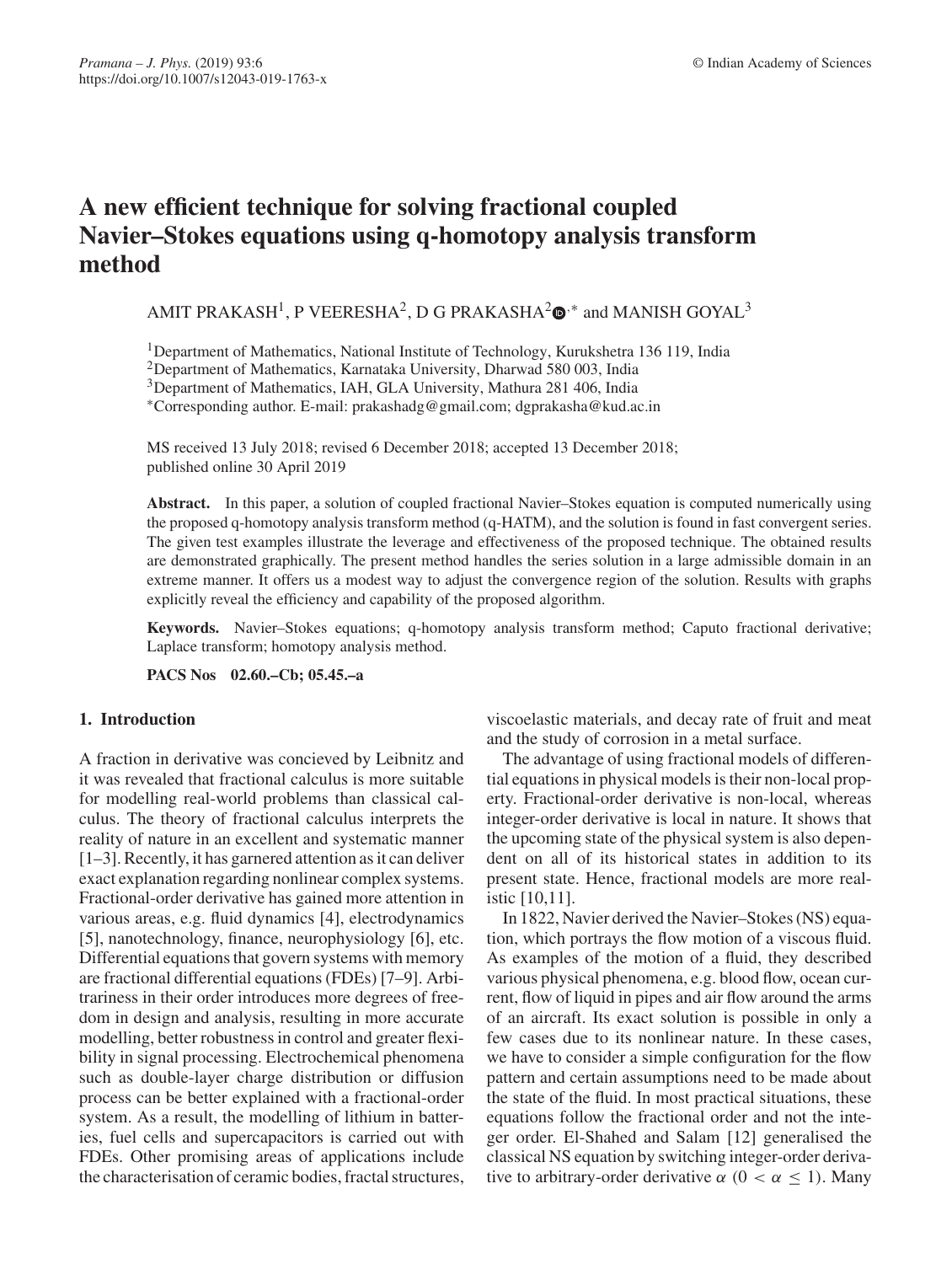methods are available in the literature to solve fractionalorder NS equations. For more details, we direct readers to papers [13–15] and references therein.

In this work, we consider a time-fractional NS equation for an incompressible fluid flow of density  $\rho$  and kinematic viscosity  $v = \eta/\rho$ . It is given as

$$
\begin{cases}\nD_t^{\alpha} U + (U \cdot \nabla) U = \rho_0 \nabla^2 U - \frac{1}{\rho} \nabla p, \\
\nabla \cdot U = 0, \\
U = 0, \text{ on } \Omega \times (0, T).\n\end{cases} (1)
$$

Here,  $U = (u, v, w)$ , p and t denote fluid vector, pressure and time, respectively.  $(x, y, z)$  represent the spatial components in  $\Omega$ . *η* is the dynamic viscosity. *ρ* is the density and the ratio of  $\eta$  and  $\rho$  is  $\rho_0$ .

Equation (1) can also be represented as

$$
\begin{cases}\nD_t^{\alpha} u + u \frac{\partial u}{\partial x} + v \frac{\partial u}{\partial y} + w \frac{\partial u}{\partial z} \\
= \rho_0 \left( \frac{\partial^2 u}{\partial x^2} + \frac{\partial^2 u}{\partial y^2} + \frac{\partial^2 u}{\partial z^2} \right) - \frac{1}{\rho} \frac{\partial p}{\partial x}, \\
D_t^{\alpha} v + u \frac{\partial v}{\partial x} + v \frac{\partial v}{\partial y} + w \frac{\partial v}{\partial z} \\
= \rho_0 \left( \frac{\partial^2 v}{\partial x^2} + \frac{\partial^2 v}{\partial y^2} + \frac{\partial^2 v}{\partial z^2} \right) - \frac{1}{\rho} \frac{\partial p}{\partial x}, \\
D_t^{\alpha} w + u \frac{\partial w}{\partial x} + v \frac{\partial w}{\partial y} + w \frac{\partial w}{\partial z} \\
= \rho_0 \left( \frac{\partial^2 w}{\partial x^2} + \frac{\partial^2 w}{\partial y^2} + \frac{\partial^2 w}{\partial z^2} \right) - \frac{1}{\rho} \frac{\partial p}{\partial x},\n\end{cases} (2)
$$

Fractional derivative is taken in Caputo sense. The aim is to propose an efficient scheme for fractional-order NS equations. Liao [16] presented the homotopy analysis method (HAM) in which an incessant mapping is formed from initial speculation to an exact solution after selecting an auxiliary linear operator. The solution convergence is confirmed by the auxiliary parameter. The q-HAM is actually an improvement of  $q \in [0, 1]$  in HAM to  $q \in [0, 1/n]$ ,  $n \geq 1$ . The presence of the term  $(1/n)^m$  in the solution gives faster convergence than the standard HAM. The combination of semianalytical methods with a suitable transform reduces the time consumption in investigating solutions to nonlinear problems describing real-life applications. The q-homotopy analysis transform method (q-HATM) [17– 20] is an amalgamation of q-HAM and transform of Laplace. Its superiority is its ability to adjust two strong computational methodologies for probing FDEs. By choosing proper  $\hbar$ , we can control the convergence region of solution series in a large permissible domain.

A fraction in the time derivative recommends modulation of system memory. Time-FDEs describe the motion of a particle with memory in time. It is apparent that viscous fluid flow is influenced by memory. This means that fractional modelling is suitable for such systems. Hence, the study of time-fractional NS equations is very important. The time-fractional NS equations have not yet been studied by q-HATM. Finding their numerical solution by q-HATM seems interesting due to the qualities of q-HATM in that it does not require linearisation or discretisation, shows little perturbations, has no restrictive assumptions, lessens mathematical computations significantly, offers non-local effect, promises a big convergence region and is free from obtaining difficult polynomials, integrations and physical parameters.

This paper is structured in the following manner. Section 1 is the introduction. In §2, we give a brief review of the preliminary description of Caputo's fractional derivative and its transform. In §3, the basic plan of the proposed numerical method q-HATM is shown. In §4, some trial examples are offered to show the efficiency of the projected technique. Section 5 deals with the discussion of the obtained numerical results and their significance. Figures are drawn using the Maple package. Finally, in §6, we recapitulate our outcomes and draw inferences.

## **2. Preliminaries**

## DEFINITION 1

Caputo fractional order derivative [7] of  $f(t)$ ,  $f \in$  $C_{\beta}, \beta \geq -1$ , is  $D_t^{\alpha} f(t)$ =  $\sqrt{ }$  $\int$  $\overline{\mathcal{L}}$  $\frac{d^n f(t)}{dt^n}$ ,  $\alpha = n \in \mathbb{N}$ , 1  $\Gamma(n-\alpha)$  $\int_0^t$  $\int_{0}^{1} (t - \vartheta)^{n - \alpha - 1} f^{n}(\vartheta) d\vartheta,$  $n-1 < \alpha < n, \quad n \in \mathbb{N}.$ (3)

#### DEFINITION 2

Laplace transform [7] of  $D_t^{\alpha} f(t)$  is

$$
L[D_t^{\alpha} f(t)] = s^{\alpha} F(s) - \sum_{r=0}^{n-1} s^{\alpha-r-1} f^{(r)}(0^+),
$$
  
(*n* - 1 <  $\alpha \le n$ ). (4)

# **3. Suggested new q-homotopy analysis transform method**

Consider a non-homogeneous and nonlinear fractionalorder PDE:

$$
D_t^{\alpha} \mathcal{U}(x, y, t) + R \mathcal{U}(x, y, t) + N \mathcal{U}(x, y, t)
$$
  
=  $f(x, y, t), \quad n - 1 < \alpha \leq n.$  (5)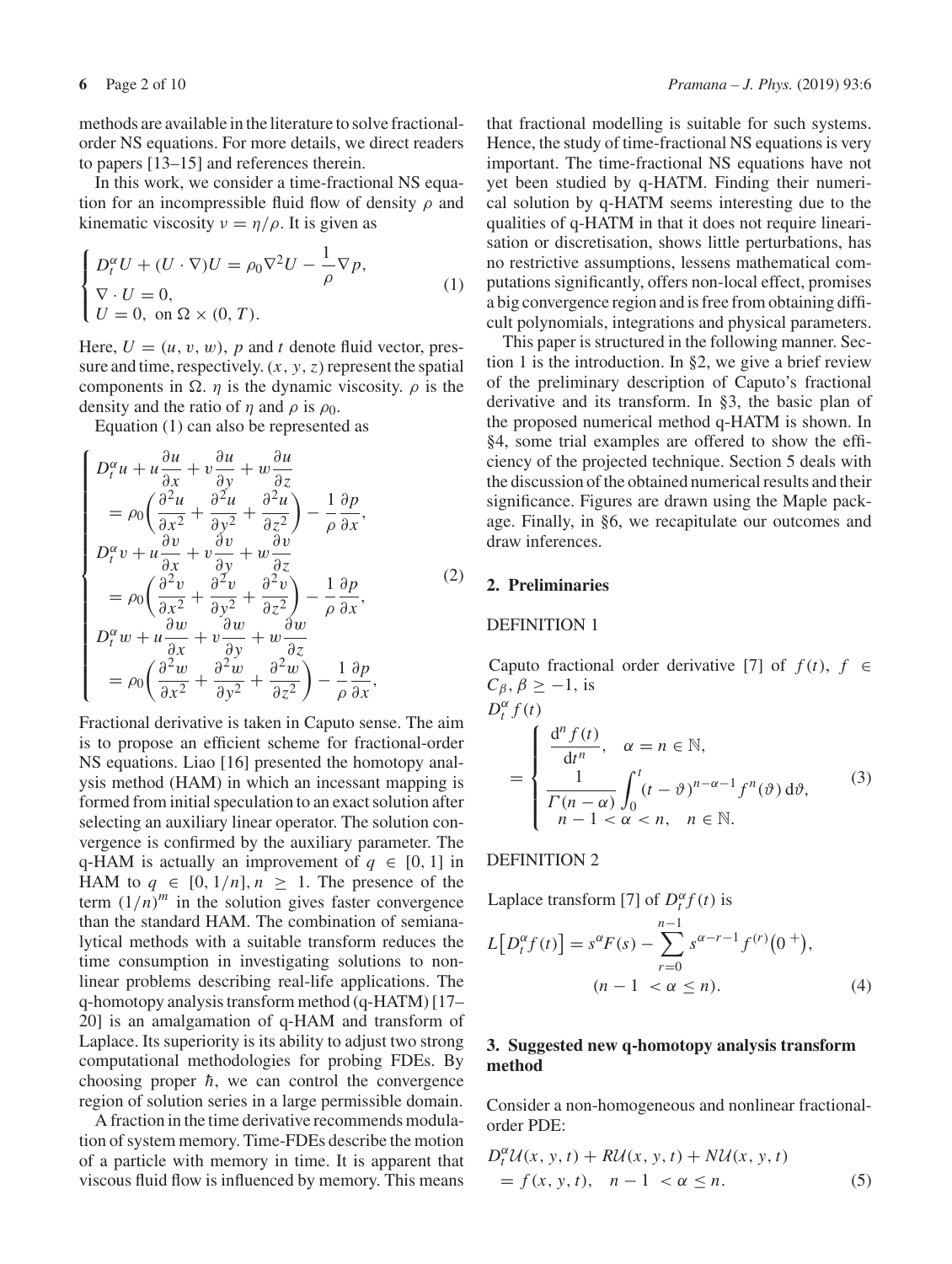Here,  $D_t^{\alpha} U$  is the Caputo derivative and *R* and *N* are linear and nonlinear operators, respectively.  $f(x, y, t)$  is the source term.

Now, employing the transform of Laplace on eq. (5) and solving, we find

$$
L[\mathcal{U}(x, y, t)] - \frac{1}{s^{\alpha}} \sum_{k=0}^{n-1} s^{\alpha - k - 1} \mathcal{U}^{k}(x, y, 0)
$$
  
+ 
$$
\frac{1}{s^{\alpha}} \{L[R\mathcal{U}(x, y, t)] + L[N\mathcal{U}(x, y, t)] - L[f(x, y, t)]\} = 0.
$$
 (6)

The nonlinear operator is

$$
N[\varphi(x, y, t; q)] = L[\varphi(x, y, t; q)]
$$
  
\n
$$
-\frac{1}{s^{\alpha}} \sum_{k=0}^{n-1} s^{\alpha - k - 1} \varphi^{(k)}(x, y, t; q) (0^+)
$$
  
\n
$$
+\frac{1}{s^{\alpha}} \{L[R\varphi(x, y, t; q)] + L[N\varphi(x, y, t; q)] - L[f(x, y, t)]\}.
$$
  
\n(7)

Here,  $q \in [0, \frac{1}{n}]$  is the embedding parameter,  $n \geq 1$ and  $\varphi(x, y, t; q)$  is an unknown function.

Construct a homotopy as

$$
(1 - nq)L[\varphi(x, y, t; q) - U_0(x, y, t)]
$$
  
=  $hqH(x, y, t)N[\varphi(x, y, t; q)],$  (8)

where  $\hbar \neq 0$  is an auxiliary parameter and  $U_0$  is an initial guess.

The following results hold for  $= 0$ ,  $\frac{1}{n}$ :

$$
\varphi(x, y, t; 0) = \mathcal{U}_0(x, y, t),
$$
  

$$
\varphi\left(x, y, t; \frac{1}{n}\right) = \mathcal{U}(x, y, t).
$$
 (9)

By amplifying  $q$ ,  $\varphi$  converges from  $\mathcal{U}_0$  to  $\mathcal{U}$ .

Escalating  $\varphi$  about  $q$  by Taylor's theorem, we have

$$
\varphi(x, y, t; q) = \mathcal{U}_0 + \sum_{m=1}^{\infty} \mathcal{U}_m(x, y, t) q^m,
$$
 (10)

where

$$
\mathcal{U}_m = \frac{1}{m!} \frac{\partial^m \varphi(x, y, t; q)}{\partial q^m} \bigg|_{q=0} \,. \tag{11}
$$

By a proper choice of auxiliary linear operator,  $U_0$ , *n*, *h* and *H*, series (10) converges at  $q = 1/n$ , thereby giving a solution

$$
\mathcal{U}(x, y, t) = \mathcal{U}_0 + \sum_{m=1}^{\infty} \mathcal{U}_m(x, y, t) \left(\frac{1}{n}\right)^m.
$$
 (12)

Now, differentiating eq. (8) *m* times, dividing by *m*! and taking  $q = 0$ ,

$$
L\big[\mathcal{U}_m(x, y, t) - k_m \mathcal{U}_{m-1}\big(x, y, t\big)\big]
$$

$$
= \hbar H(x, y, t) \Re_m (\vec{\mathcal{U}}_{m-1}), \tag{13}
$$

where the vectors are defined as

$$
\mathcal{U}_m = \{ \mathcal{U}_0(x, y, t), \mathcal{U}_1(x, y, t), \dots, \mathcal{U}_m(x, y, t) \}.
$$
\n(14)

Applying the inverse transform on eq. (13),

$$
\mathcal{U}_m(x, y, t) = k_m \mathcal{U}_{m-1}(x, y, t) + \hbar L^{-1} \big[ H(x, y, t) \Re_m \big( \vec{\mathcal{U}}_{m-1} \big) \big].
$$
\n(15)

Here,

$$
\mathfrak{R}_{m}(\vec{\mathcal{U}}_{m-1}) = \frac{1}{(m-1)!} \frac{\partial^{m-1} N[\varphi(x, y, t; q)]}{\partial q^{m-1}} \Big|_{q=0}
$$
\n(16)

and

$$
k_r = \begin{cases} 0, & r \le 1, \\ n, & r > 1. \end{cases} \tag{17}
$$

Finally, by solving eq. (15), the components of the q-HATM solution can be easily obtained.

## **4. Numerical experiments**

Now, consider two test examples to illustrate the efficiency and applicability of the proposed technique.

*Example* 1*.* Consider a two-dimensional incompressible time-fractional NS equation [13,14]

$$
\begin{cases}\nD_t^{\alpha}u + u \frac{\partial u}{\partial x} + v \frac{\partial u}{\partial y} = \rho_0 \left( \frac{\partial^2 u}{\partial x^2} + \frac{\partial^2 u}{\partial y^2} \right) + g, \\
D_t^{\alpha}v + u \frac{\partial v}{\partial x} + v \frac{\partial v}{\partial y} = \rho_0 \left( \frac{\partial^2 v}{\partial x^2} + \frac{\partial^2 v}{\partial y^2} \right) - g,\n\end{cases} \quad 0 < \alpha \le 1
$$
\n(18)

and its initial settings

$$
v(x, y, 0) = \sin(x + y), u(x, y, 0) = -\sin(x + y).
$$
 (19)

Taking the Laplace transform on eq. (18) and using eq. (19), we get

$$
L[u(x, y, t)] + \frac{\sin(x + y)}{s} + \frac{1}{s^{\alpha}}L\left\{u\frac{\partial u}{\partial x} + v\frac{\partial u}{\partial y} - \rho_0\left(\frac{\partial^2 u}{\partial x^2} + \frac{\partial^2 u}{\partial y^2}\right) - g\right\} = 0
$$
  

$$
L[v(x, y, t)] - \frac{\sin(x + y)}{s} + \frac{1}{s^{\alpha}}L\left\{u\frac{\partial v}{\partial x} + v\frac{\partial v}{\partial y}\right\}
$$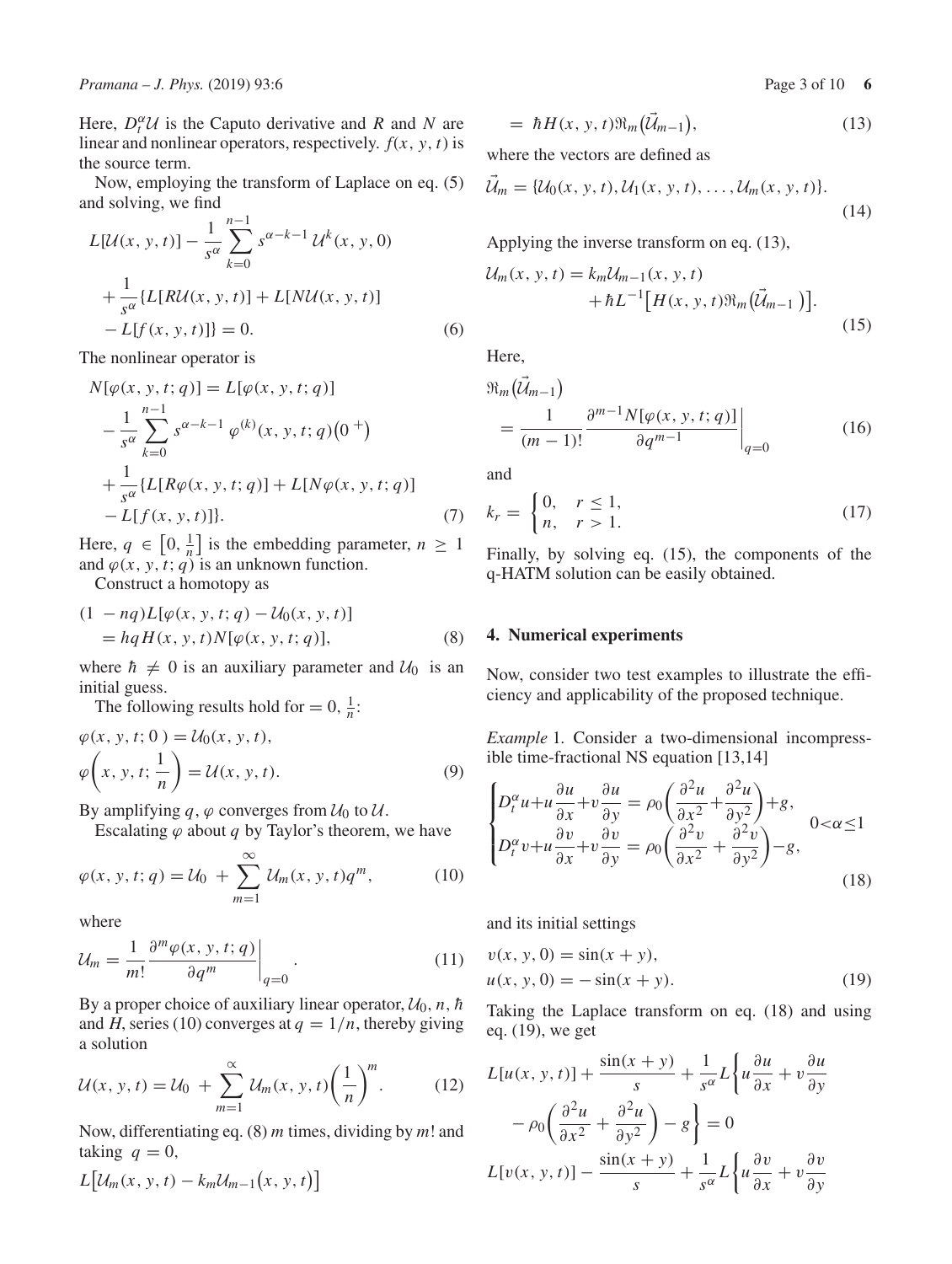$$
-\rho_0 \left(\frac{\partial^2 v}{\partial x^2} + \frac{\partial^2 v}{\partial y^2}\right) + g\right\} = 0.
$$
\n(20)

Define the nonlinear operators:

$$
N^{1}[\varphi_{1}(x, y, t; q), \varphi_{2}(x, y, t; q)]
$$
  
\n
$$
= L[\varphi_{1}(x, y, t; q)] + \frac{\sin(x + y)}{s}
$$
  
\n
$$
+ \frac{1}{s^{\alpha}}L\left\{\varphi_{1}(x, y, t; q)\frac{\partial\varphi_{1}(x, y, t; q)}{\partial x}
$$
  
\n
$$
+ \varphi_{2}(x, y, t; q)\frac{\partial\varphi_{1}(x, y, t; q)}{\partial y}
$$
  
\n
$$
- \rho_{0}\left(\frac{\partial^{2}\varphi_{1}(x, y, t; q)}{\partial x^{2}}\right)
$$
  
\n
$$
+ \frac{\partial^{2}\varphi_{1}(x, y, t; q)}{\partial y^{2}}\right) - g\left\},
$$
  
\n
$$
N^{2}[\varphi_{1}(x, y, t; q), \varphi_{2}(x, y, t; q)]
$$
\n(21)

$$
\begin{aligned}\n &\n\nabla^2[\varphi_1(x, y, t; q), \varphi_2(x, y, t; q)] \\
&= L[\varphi_2(x, y, t; q)] - \frac{\sin(x + y)}{s} \\
&\quad + \frac{1}{s^\alpha} L\left\{\varphi_1(x, y, t; q) \frac{\partial \varphi_2(x, y, t; q)}{\partial x} \\
&\quad + \varphi_2(x, y, t; q) \frac{\partial \varphi_2(x, y, t; q)}{\partial y} \\
&\quad - \rho_0 \left(\frac{\partial^2 \varphi_2(x, y, t; q)}{\partial x^2} + \frac{\partial^2 \varphi_2(x, y, t; q)}{\partial y^2}\right) + g\right\}\n\end{aligned}\n\tag{22}
$$

and the Laplace operators as

$$
L[u_m(x, y, t) - k_m u_{m-1}(x, y, t)]
$$
  
=  $\hbar R_{1,m}[\vec{u}_{m-1}, \vec{v}_{m-1}],$   

$$
L[v_m(x, y, t) - k_m v_{m-1}(x, y, t)]
$$
  
=  $\hbar R_{2,m}[\vec{u}_{m-1}, \vec{v}_{m-1}].$  (23)

Here,

$$
R_{1,m}[\vec{u}_{m-1}, \vec{v}_{m-1}] = L[u_{m-1}(x, y, t)] + (1 - \frac{k_m}{n}) \frac{\sin(x + y)}{s} + \frac{1}{s^{\alpha}} L\left\{\sum_{i=0}^{m-1} u_i \frac{\partial u_{m-1-i}}{\partial x} + \sum_{i=0}^{m-1} v_i \frac{\partial u_{m-1-i}}{\partial y} - \rho_0 \left(\frac{\partial^2 u_{m-1}}{\partial x^2} + \frac{\partial^2 u_{m-1}}{\partial y^2}\right) - g\right\},\newline R_{2,m}[\vec{u}_{m-1}, \vec{v}_{m-1}] = L[v_{m-1}(x, y, t)]
$$

**6** Page 4 of 10 *Pramana – J. Phys.* (2019) 93:6

$$
-\left(1 - \frac{k_m}{n}\right) \frac{\sin(x+y)}{s}
$$
  
+  $\frac{1}{s^{\alpha}} L \left\{ \sum_{i=0}^{m-1} u_i \frac{\partial v_{m-1-i}}{\partial x} + \sum_{i=0}^{m-1} v_i \frac{\partial v_{m-1-i}}{\partial y} - \rho_0 \left( \frac{\partial^2 v_{m-1}}{\partial x^2} + \frac{\partial^2 v_{m-1}}{\partial y^2} \right) + g \right\}.$  (24)

Applying the inverse transform on eq. (23), we get

$$
u_m(x, y, t) = k_m u_{m-1}
$$
  
+  $\hbar L^{-1} \{ R_{1,m} [\vec{u}_{m-1}, \vec{v}_{m-1}] \},$   

$$
v_m(x, y, t) = k_m v_{m-1}
$$
  
+  $\hbar L^{-1} \{ R_{2,m} [\vec{u}_{m-1}, \vec{v}_{m-1}] \}.$  (25)

Using  $u_0$  and  $v_0$  in eq. (25), we get

$$
u_1 = -\frac{2\rho_0 \hbar \sin(x + y)t^{\alpha}}{\Gamma[\alpha + 1]},
$$
  
\n
$$
v_1 = \frac{2\rho_0 \hbar \sin(x + y)t^{\alpha}}{\Gamma[\alpha + 1]},
$$
  
\n
$$
u_2 = -\frac{2(n + \hbar)\rho_0 \hbar \sin(x + y)t^{\alpha}}{\Gamma[\alpha + 1]},
$$
  
\n
$$
v_2 = \frac{4\rho_0^2 \hbar^2 \sin(x + y)t^{2\alpha}}{\Gamma[2\alpha + 1]},
$$
  
\n
$$
v_2 = \frac{2(n + \hbar)\rho_0 \hbar \sin(x + y)t^{\alpha}}{\Gamma[\alpha + 1]}
$$
  
\n
$$
u_3 = -\frac{2(n + \hbar)^2 \rho_0 \hbar \sin(x + y)t^{\alpha}}{\Gamma[2\alpha + 1]},
$$
  
\n
$$
u_3 = -\frac{2(n + \hbar)^2 \rho_0 \hbar \sin(x + y)t^{\alpha}}{\Gamma[\alpha + 1]}
$$
  
\n
$$
-\frac{8(\hbar + \hbar)\rho_0^2 \hbar^2 \sin(x + y)t^{2\alpha}}{\Gamma[2\alpha + 1]},
$$
  
\n
$$
v_3 = \frac{2(n + \hbar)^2 \rho_0 \hbar \sin(x + y)t^{\alpha}}{\Gamma[\alpha + 1]},
$$
  
\n
$$
v_3 = \frac{2(n + \hbar)^2 \rho_0 \hbar \sin(x + y)t^{\alpha}}{\Gamma[\alpha + 1]}
$$
  
\n
$$
+\frac{8(n + \hbar)\rho_0^2 \hbar^2 \sin(x + y)t^{2\alpha}}{\Gamma[2\alpha + 1]}
$$
  
\n
$$
+\frac{8\rho_0^3 \hbar^3 \sin(x + y)t^{3\alpha}}{\Gamma[3\alpha + 1]}
$$

and so on.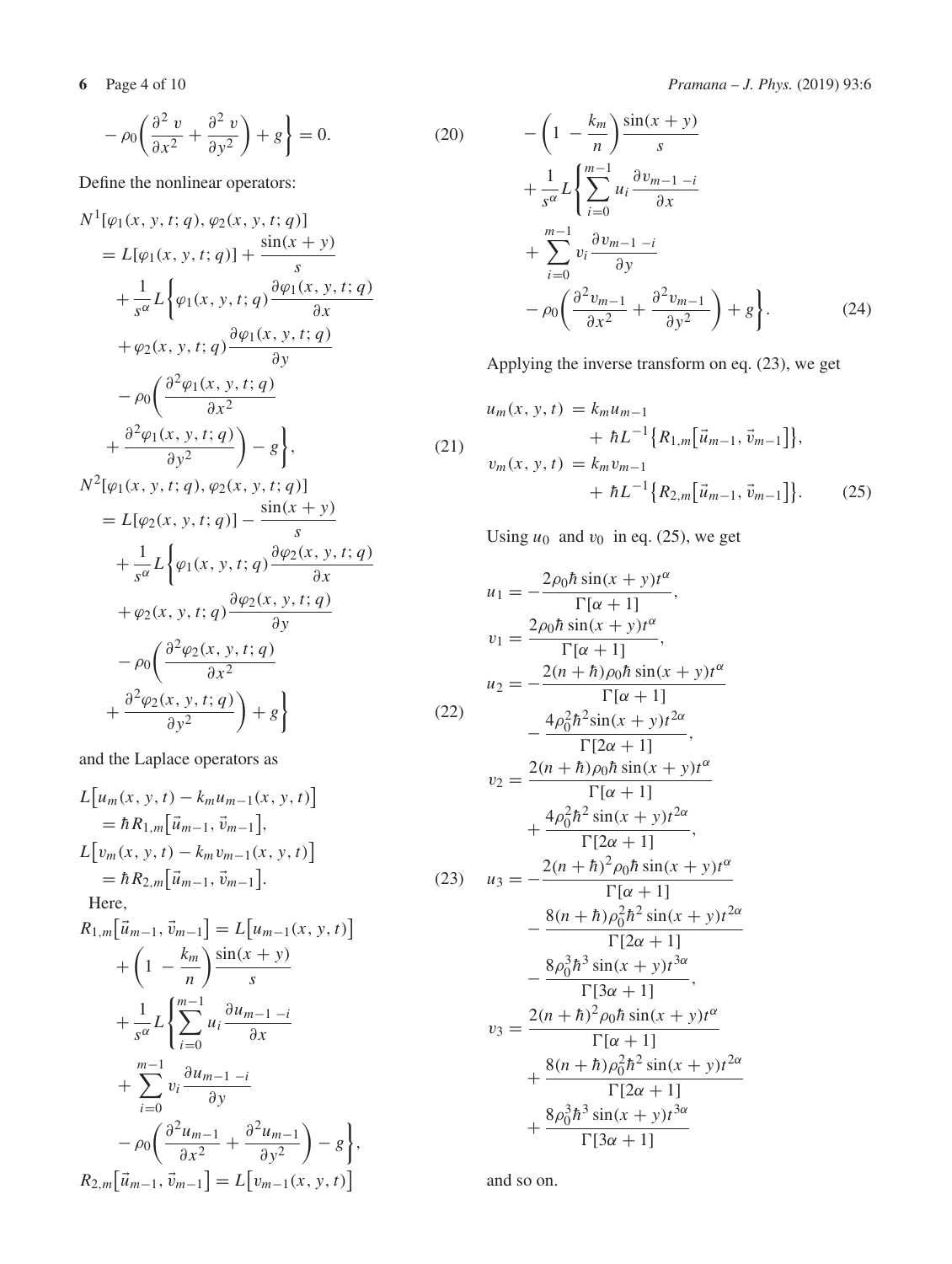Similarly, the rest of the constituents are found. Then, the q-HATM solution of eq. (18) is obtained as

$$
u(x, y, t) = u_0 + \sum_{m=1}^{\infty} u_m \left(\frac{1}{n}\right)^m,
$$
  

$$
v(x, y, t) = v_0 + \sum_{m=1}^{\infty} v_m \left(\frac{1}{n}\right)^m.
$$
 (26)

For  $\sum$  $r \alpha = 1, \hbar = -1, n = 1$  and  $g = 0$ , solutions<br>  $\sum_{m=1}^{N} u_m(x, y, t) (1/n)^m$  and  $\sum_{m=1}^{N} v_m(x, y, t) (1/n)^m$ converge to exact results as  $N \to \infty$ :

$$
u(x, y, t) = -\sin(x + y)\left[1 - \frac{2\rho_0 t}{1!} + \frac{(2\rho_0 t)^2}{2!} - \frac{(2\rho_0 t)^3}{3!} + \cdots\right]
$$
  
=  $-e^{-2\rho_0 t} \sin(x + y)$ ,  

$$
v(x, y, t) = \sin(x + y)\left[1 - \frac{2\rho_0 t}{1!} + \frac{(2\rho_0 t)^2}{2!} - \frac{(2\rho_0 t)^3}{3!} + \cdots\right]
$$
  
=  $e^{-2\rho_0 t} \sin(x + y)$ .

*Example* 2*.* In eq. (18), we take

$$
v(x, y, 0) = e^{x+y}, \quad u(x, y, 0) = -e^{x+y}.
$$
 (27)

Taking the Laplace transform on eq. (18) and using eq. (27), we get

$$
L[u] + \frac{e^{x+y}}{s} + \frac{1}{s^{\alpha}} L\left\{u\frac{\partial u}{\partial x} + v\frac{\partial u}{\partial y} \right\}
$$

$$
- \rho_0 \left(\frac{\partial^2 u}{\partial x^2} + \frac{\partial^2 u}{\partial y^2}\right) - g\right\} = 0,
$$

$$
L[v] - \frac{e^{x+y}}{s} + \frac{1}{s^{\alpha}} L\left\{u\frac{\partial v}{\partial x} + v\frac{\partial v}{\partial y} \right\}
$$

$$
- \rho_0 \left(\frac{\partial^2 v}{\partial x^2} + \frac{\partial^2 v}{\partial y^2}\right) + g\right\} = 0.
$$
(28)

Define nonlinear operators as

$$
N^{1}[\varphi_{1}, \varphi_{2}] = L[\varphi_{1}] + \frac{e^{x+y}}{s}
$$
  
+ 
$$
\frac{1}{s^{\alpha}} L\left\{\varphi_{1} \frac{\partial \varphi_{1}}{\partial x} + \varphi_{2} \frac{\partial \varphi_{1}}{\partial y} - \rho_{0} \left( \frac{\partial^{2} \varphi_{1}}{\partial x^{2}} + \frac{\partial^{2} \varphi_{1}}{\partial y^{2}} \right) - g \right\},
$$
 (29)  

$$
N^{2}[\varphi_{1}, \varphi_{2}] = L[\varphi_{2}] - \frac{e^{x+y}}{s}
$$

$$
+\frac{1}{s^{\alpha}}L\left\{\varphi_{1}\frac{\partial\varphi_{2}}{\partial x}+\varphi_{2}\frac{\partial\varphi_{2}}{\partial y} -\rho_{0}\left(\frac{\partial^{2}\varphi_{2}}{\partial x^{2}}+\frac{\partial^{2}\varphi_{2}}{\partial y^{2}}\right)+g\right\}
$$
(30)

and Laplace operators as

$$
L[u_m(x, y, t) - k_m u_{m-1}(x, y, t)]
$$
  
=  $\hbar R_{1,m}[\vec{u}_{m-1}, \vec{v}_{m-1}],$   

$$
L[v_m(x, y, t) - k_m v_{m-1}(x, y, t)]
$$
  
=  $\hbar R_{2,m}[\vec{u}_{m-1}, \vec{v}_{m-1}]$  (31)

where

$$
R_{1,m}[\vec{u}_{m-1}, \vec{v}_{m-1}]
$$
  
=  $L[u_{m-1}] + (1 - \frac{k_m}{n}) \frac{e^{x+y}}{s}$   
 $+ \frac{1}{s^{\alpha}} L\left\{\sum_{i=0}^{m-1} u_i \frac{\partial u_{m-1-i}}{\partial x} + \sum_{i=0}^{m-1} v_i \frac{\partial u_{m-1-i}}{\partial y} \right\}$   
 $- \rho_0 \left(\frac{\partial^2 u_{m-1}}{\partial x^2} + \frac{\partial^2 u_{m-1}}{\partial y^2}\right) - g\right\},$   
 $R_{2,m}[\vec{u}_{m-1}, \vec{v}_{m-1}]$   
=  $L[v_{m-1}] - (1 - \frac{k_m}{n}) \frac{e^{x+y}}{s}$   
 $+ \frac{1}{s^{\alpha}} L\left\{\sum_{i=0}^{m-1} u_i \frac{\partial v_{m-1-i}}{\partial x} + \sum_{i=0}^{m-1} v_i \frac{\partial v_{m-1-i}}{\partial y} \right\}$   
 $- \rho_0 \left(\frac{\partial^2 v_{m-1}}{\partial x^2} + \frac{\partial^2 v_{m-1}}{\partial y^2}\right) + g\right\}.$  (32)

By the inverse transform on eq. (31), we find

$$
u_m(x, y, t) = k_m u_{m-1}
$$
  
+  $\hbar L^{-1} \{ R_{1,m} [\vec{u}_{m-1}, \vec{v}_{m-1}] \},$   

$$
v_m(x, y, t) = k_m v_{m-1}
$$
  
+  $\hbar L^{-1} \{ R_{2,m} [\vec{u}_{m-1}, \vec{v}_{m-1}] \}.$  (33)

Using  $u_0$  and  $v_0$ , we get from eq. (33),

$$
u_1 = \frac{2\rho_0\hbar e^{x+y}t^{\alpha}}{\Gamma[\alpha+1]}, \qquad v_1 = -\frac{2\rho_0\hbar e^{x+y}t^{\alpha}}{\Gamma[\alpha+1]},
$$
  
\n
$$
u_2 = \frac{2(n+\hbar)\rho_0\hbar e^{x+y}t^{\alpha}}{\Gamma[\alpha+1]} - \frac{4\rho_0^2\hbar^2 e^{x+y}t^{2\alpha}}{\Gamma[2\alpha+1]},
$$
  
\n
$$
v_2 = -\frac{2(n+\hbar)\rho_0\hbar e^{x+y}t^{\alpha}}{\Gamma[\alpha+1]} + \frac{4\rho_0^2\hbar^2 e^{x+y}t^{2\alpha}}{\Gamma[2\alpha+1]},
$$
  
\n
$$
u_3 = \frac{2(n+\hbar)^2\rho_0\hbar e^{x+y}t^{\alpha}}{\Gamma[\alpha+1]} - \frac{8(n+\hbar)\rho_0^2\hbar^2 e^{x+y}t^{2\alpha}}{\Gamma[2\alpha+1]}
$$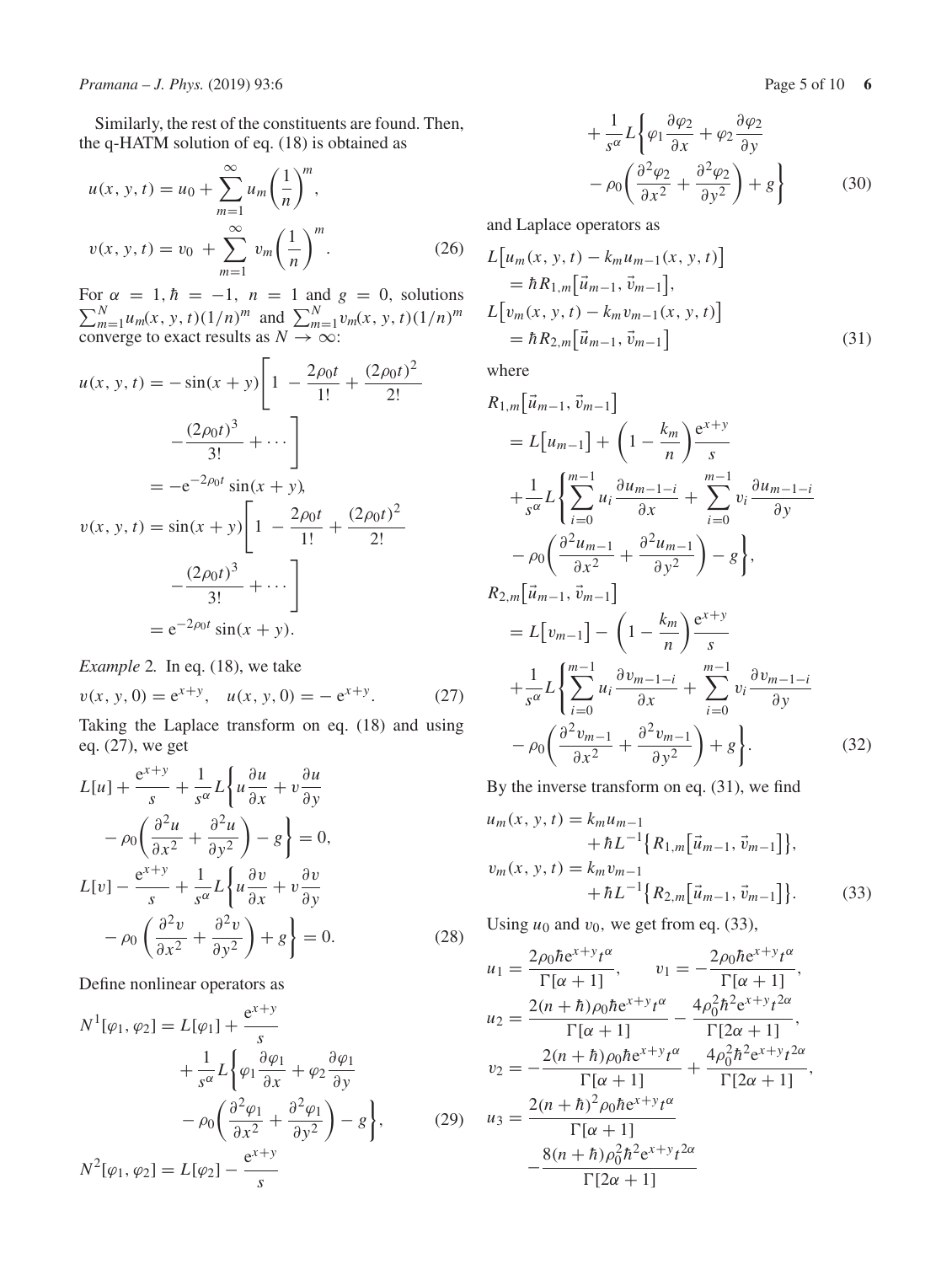$$
+\frac{8\rho_0^3\hbar^3e^{x+y}t^{3\alpha}}{\Gamma[3\alpha+1]},
$$
  

$$
v_3 = -\frac{2(n+\hbar)^2\rho_0\hbar e^{x+y}t^{\alpha}}{\Gamma[\alpha+1]} + \frac{8(n+\hbar)\rho_0^2\hbar^2e^{x+y}t^{2\alpha}}{\Gamma[2\alpha+1]} - \frac{8\rho_0^3\hbar^3e^{x+y}t^{3\alpha}}{\Gamma[3\alpha+1]}
$$

and so on.

Similarly, rest of the constituents are found. The q-HATM solution of eq. (18) is

$$
u(x, y, t) = u_0 + \sum_{m=1}^{\infty} u_m \left(\frac{1}{n}\right)^m,
$$
  

$$
v(x, y, t) = v_0 + \sum_{m=1}^{\infty} v_m \left(\frac{1}{n}\right)^m.
$$
 (34)

For  $\sum$  $\alpha = 1 = n, \hbar = -1 \text{ and } g = 0, \text{ solutions}$ <br> *N*<sub>*m*=1</sub> *u<sub>m</sub>*(1/*n*)<sup>*m*</sup> and  $\sum_{m=1}^{N} v_m (1/n)^m$  converge to exact solutions as  $N \to \infty$ .

$$
u(x, y, t)
$$
  
= -e<sup>x+y</sup>  $\left[ 1 + \frac{2\rho_0 t}{1!} + \frac{(2\rho_0 t)^2}{2!} + \frac{(2\rho_0 t)^3}{3!} + \cdots \right]$   
= -e<sup>x+y+2\rho\_0 t</sup>,



**Figure 3.** Plot of q-HATM solution  $u(x, y, t)$  vs. *t* when  $n = 1, \hbar = -1, g = 0, \rho_0 = 0.5$  and  $x = 0.1 = y$  with diverse values of  $\alpha$ , for Example 1.



**Figure 4.** Plot of q-HATM solution  $v(x, y, t)$  vs. *t* when  $n = 1, \hbar = -1, g = 0, \rho_0 = 0.5$  and  $x = 0.1 = y$  with diverse values of  $\alpha$ , for Example 1.



**Figure 1.** Surfaces of **(a)** approximate solution, **(b)** exact solution and **(c)** abs. error =  $|u_{\text{exact}} - u_{\text{approx}}|$  when  $n = 1 = \alpha$ ,  $\hbar = -1$ ,  $g = 0$ ,  $\rho_0 = 0.5$  and  $t = 0.1$  for Example 1.



**Figure 2.** Surfaces of (**a**) approximate solution, (**b**) exact solution and (**c**) abs. error =  $|v_{\text{exact}} - v_{\text{approx}}|$  when  $n = 1 = \alpha$ ,  $\hbar = -1$ ,  $g = 0$ ,  $\rho_0 = 0.5$  and  $t = 0.1$  for Example 1.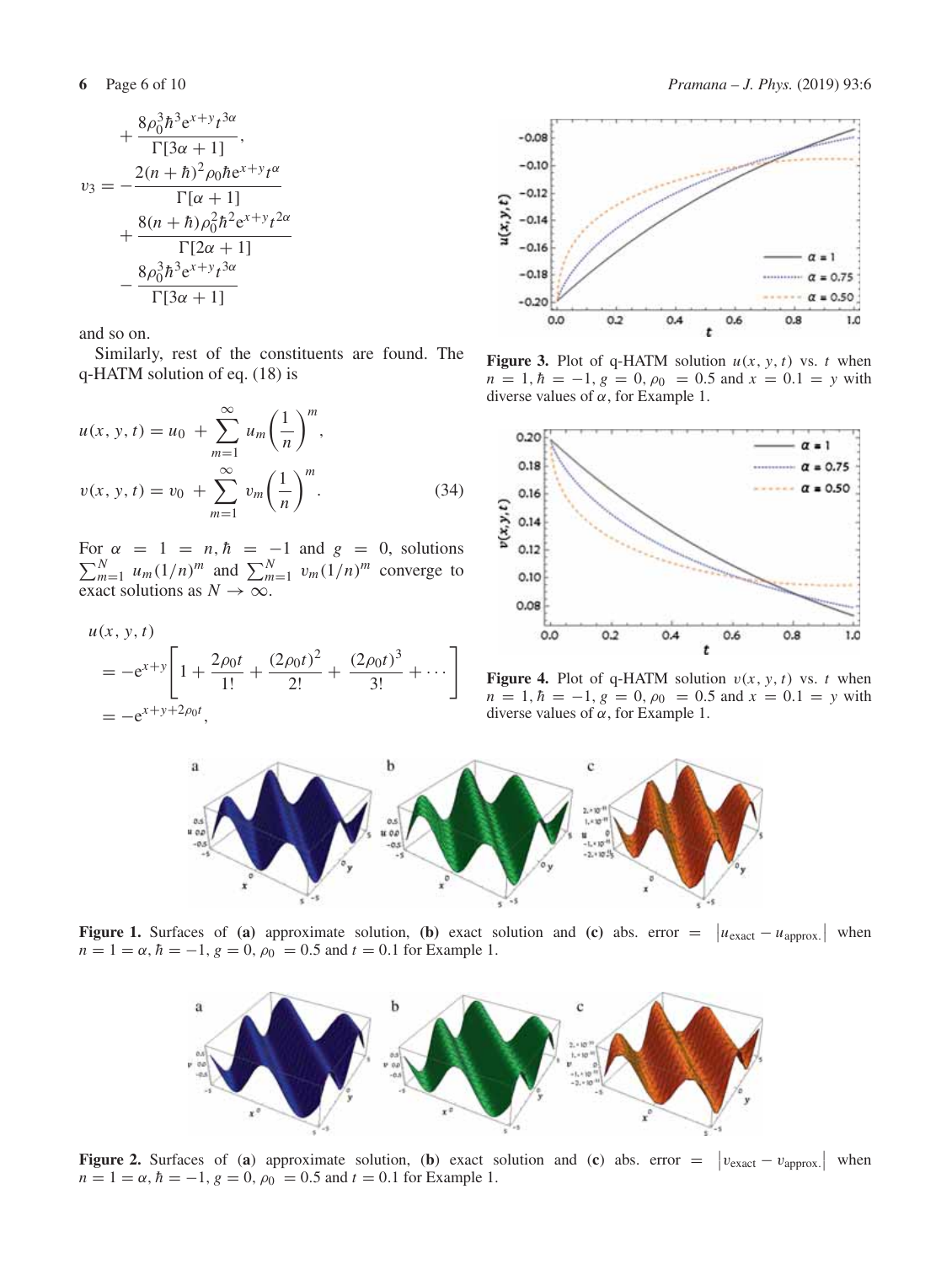

**Figure 5.** Plot of q-HATM solution  $u(x, y, t)$  when  $n = 1$ ,  $\alpha = 1, g = 0, \rho_0 = 0.5$  and  $x = 0.1 = y$  with diverse values of  $\hbar$ , for Example 1.



**Figure 6.** Plot of q-HATM solution  $v(x, y, t)$  when  $n = 1, \alpha = 1, g = 0, \rho_0 = 0.5$  and  $x = 0.1 = y$  with diverse values of  $\hbar$ , for Example 1.



**Figure 7.** *h*-Curves for q-HATM solution  $u(x, y, t)$  when  $g = 0, \rho_0 = 0.5, x = y = 0.1, t = 0.01$  and  $n = 1$  with diverse values of  $\alpha$ , for Example. 1.





**Figure 8.**  $\hbar$ -Curves for q-HATM solution  $u(x, y, t)$  when  $g = 0, \rho_0 = 0.5, x = y = 0.1, t = 0.01$  and  $n = 2$  with diverse values of  $α$ , for Example 1.



**Figure 9.**  $\hbar$ -Curves for q-HATM solution  $u(x, y, t)$  when  $g = 0, \rho_0 = 0.5, x = y = 0.1, t = 0.01$  and  $n = 3$  with diverse values of  $\alpha$ , for Example 1.



**Figure 10.**  $\hbar$ -Curves for q-HATM solution  $v(x, y, t)$  when  $g = 0, \rho_0 = 0.5, x = y = 0.1, t = 0.01$  and  $n = 1$  with diverse values of  $\alpha$ , for Example 1.

### **5. Numerical results and discussion**

The efficiency of the proposed algorithm for Example 1 is presented in figures 1 and 2. Here, figures 1a, 1b and 2a, 2b show surfaces of fourth-order approximate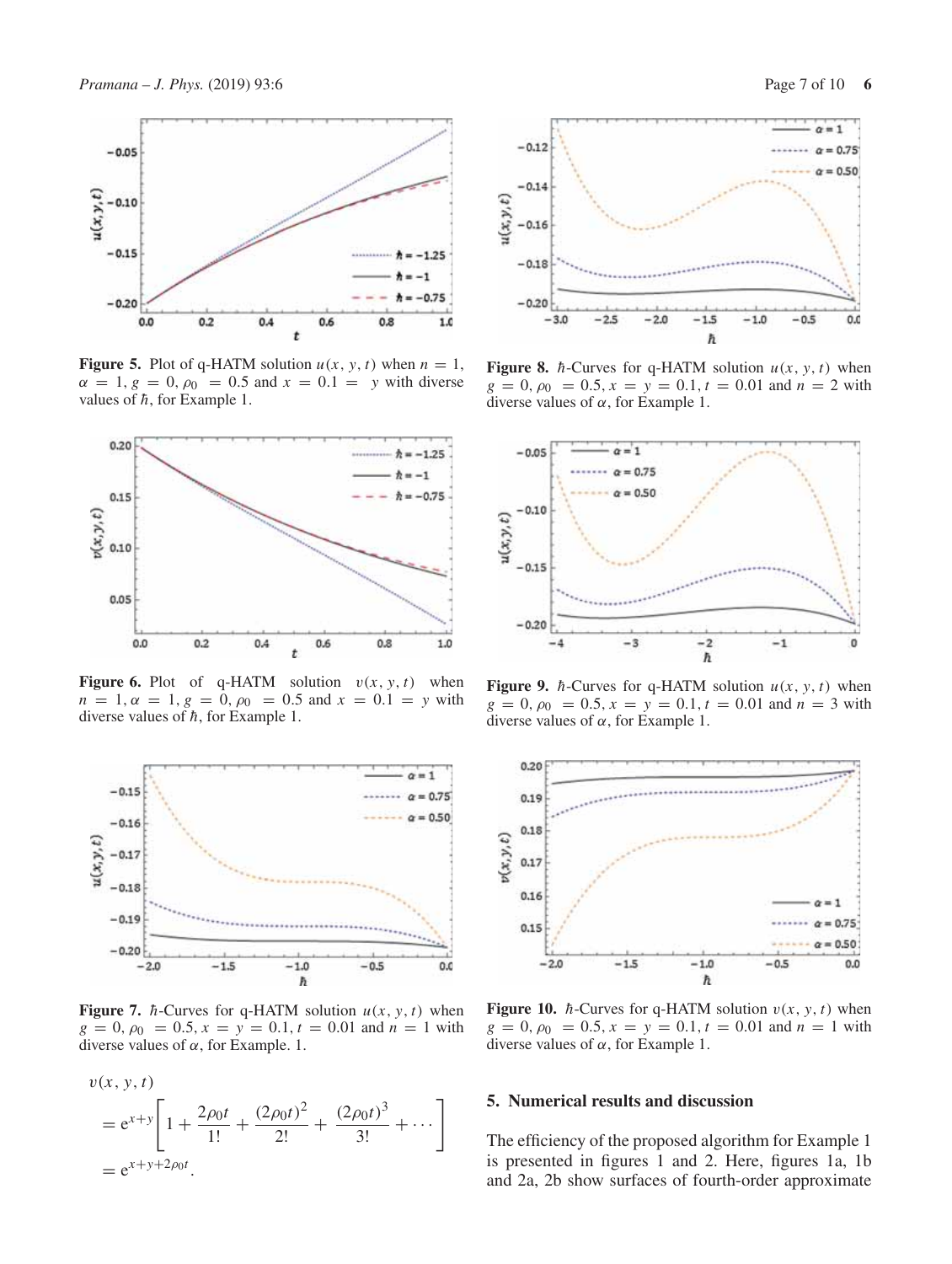

**Figure 11.** *h*-Curves for q-HATM solution  $v(x, y, t)$  when  $g = 0, \rho_0 = 0.5, x = y = 0.1, t = 0.01$  and  $n = 2$  with diverse values of  $α$ , for Example 1.



**Figure 12.** *h*-Curves for q-HATM solution  $v(x, y, t)$  when  $g = 0, \rho_0 = 0.5, x = y = 0.1, t = 0.01$  and  $n = 3$  with diverse values of  $α$ , for Example 1.



 $-1.5$  $-2.0$  $u(x, y, t)$  $-2.5$  $-3.0$  $-3.5$ 0.6  $0.0$  $0.7$  $0.8$ 1.0 0.4 ٠

**Figure 15.** Plot of q-HATM solution  $u(x, y, t)$  vs. *t* when  $n = 1, \hbar = -1, g = 0, \rho_0 = 0.5$  and  $x = 0.1 = y$  with diverse values of  $α$ , for Example 2.

and exact solutions for systems (18) and (19). Figures 1c and 2c show the competence of q-HATM through an absolute error. Figures 3 and 4 exhibit the behaviour of a numerical solution for diverse values of  $\alpha$  at  $n =$ 1,  $\hbar = -1$ ,  $g = 0$ ,  $\rho_0 = 0.5$  and  $x = 0.1 = y$  for the system considered in Example 1. From figures 3 and 4, it is realised that the solution of the fractional-order system depends not only on time but also on the arbitrary order  $\alpha$ . In figures 5 and 6, distinct values of  $\hbar$  are chosen to lessen the error. Effects of asymptotic parameter *n* are shown in figures 7–12 for Example 1. Moreover, the effectiveness of q-HATM solution for Example 2 is presented in figures 13 and 14. Figures 13a, 13b and 14a, 14b show surfaces of fourth-order approximate and exact solutions for system (18) with conditions (27). Figures 13c and 14c reveal the efficiency of q-HATM through an absolute error. Figures 15 and 16 show the



**Figure 13.** Surface of (**a**) approximate solution, (**b**) exact solution and (**c**) abs. error =  $|u_{\text{exact}} - u_{\text{approx.}}|$  when  $n = 1 = \alpha$ ,  $\hbar = -1$ ,  $g = 0$ ,  $\rho_0 = 0.5$  and  $t = 0.1$ , for Example 2.



**Figure 14.** Surface of (a) approximate solution, (b) exact solution and (c) abs. error  $=$  $|v_{\text{exact}} - v_{\text{approx.}}|$  when  $n = 1 = \alpha$ ,  $\hbar = -1$ ,  $g = 0$ ,  $\rho_0 = 0.5$  and  $t = 0.1$ , for Example 2.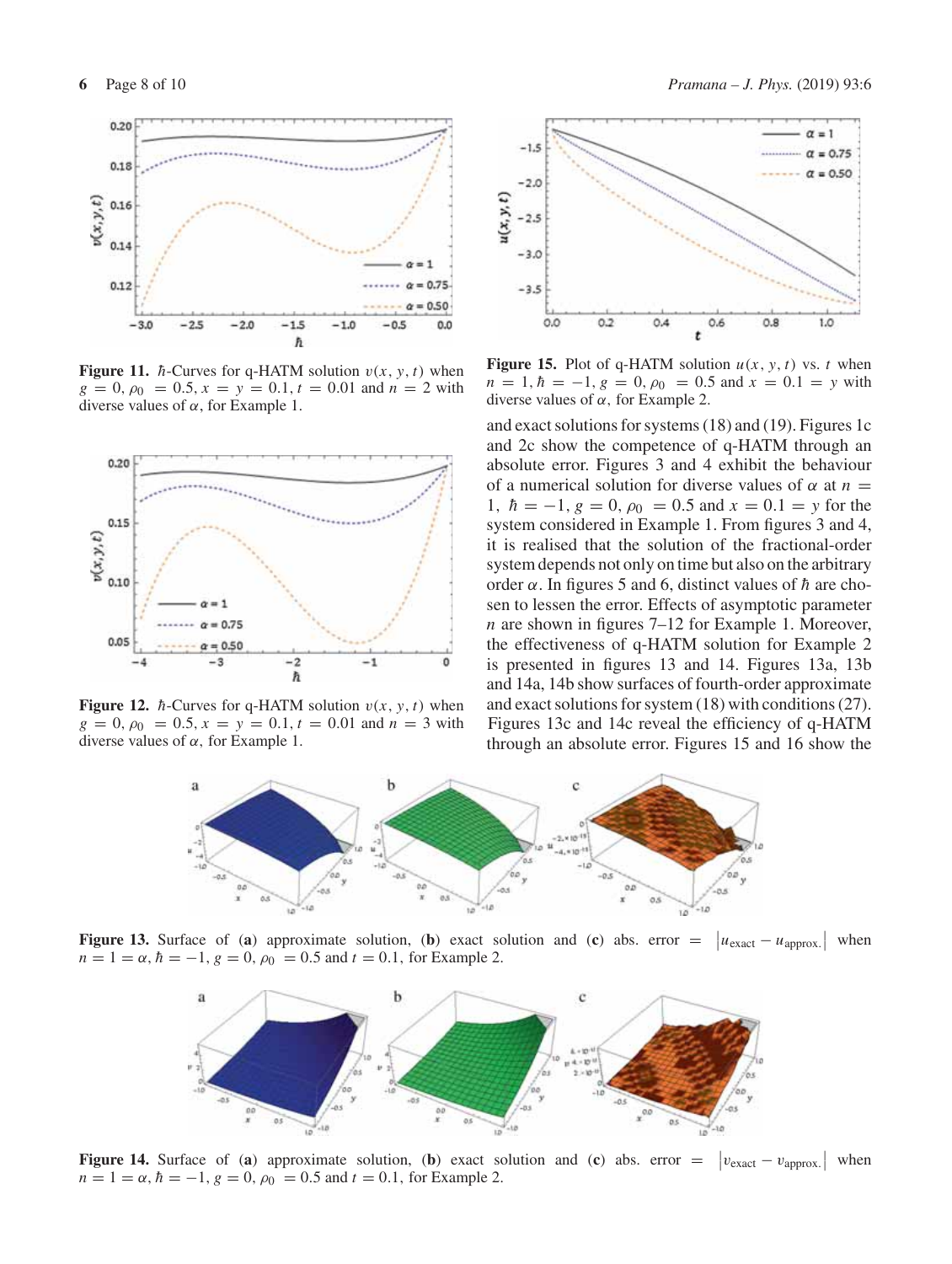

**Figure 16.** Plot of q-HATM solution  $v(x, y, t)$  vs. *t* when  $n = 1, h = -1, g = 0, \rho_0 = 0.5$  and  $x = 0.1 = y$  with diverse values of  $α$ , for Example 2.



**Figure 17.** Plot of q-HATM solution  $u(x, y, t)$  when  $n = 1, \alpha = 1, g = 0, \rho_0 = 0.5$  and  $x = 0.1 = y$  with diverse values of  $\hbar$ , for Example 2.



**Figure 18.** Plot of q-HATM solution  $v(x, y, t)$  when  $n = 1, \alpha = 1, g = 0, \rho_0 = 0.5$  and  $x = 0.1 = y$  with diverse values of  $\hbar$ , for Example 2.

behaviour of numerical solution for diverse values of  $\alpha$ at  $n = 1$ ,  $\hbar = -1$ ,  $g = 0$ ,  $\rho_0 = 0.5$  and  $x = 0.1 = y$ for the system considered in Example 2. From figures 15



**Figure 19.**  $\hbar$ -Curves for q-HATM solution  $u(x, y, t)$  when  $g = 0, \rho_0 = 0.5, x = 0.1 = y, t = 0.01$  and  $n = 1$  with diverse values of  $α$ , for Example 2.



**Figure 20.** *h*-Curves for q-HATM solution  $u(x, y, t)$  when  $g = 0, \rho_0 = 0.5, x = 0.1 = y, t = 0.01$  and  $n = 2$  with diverse values of  $\alpha$ , for Example 2.



**Figure 21.** *h*-Curves for  $u(x, y, t)$  when  $g = 0$ ,  $\rho_0 = 0.5$ ,  $x = 0.1 = y, t = 0.01$  and  $n = 3$  with different  $\alpha$ , for Example 2.

and 16, it is again found that the solution of fractionalorder system depends not only on time but also on  $\alpha$ . In figures 17 and 18, distinct values of  $\hbar$  are preferred to lessen the residual error. Effects of asymptotic parameter *n* are shown in figures 19–24 for Example 2.